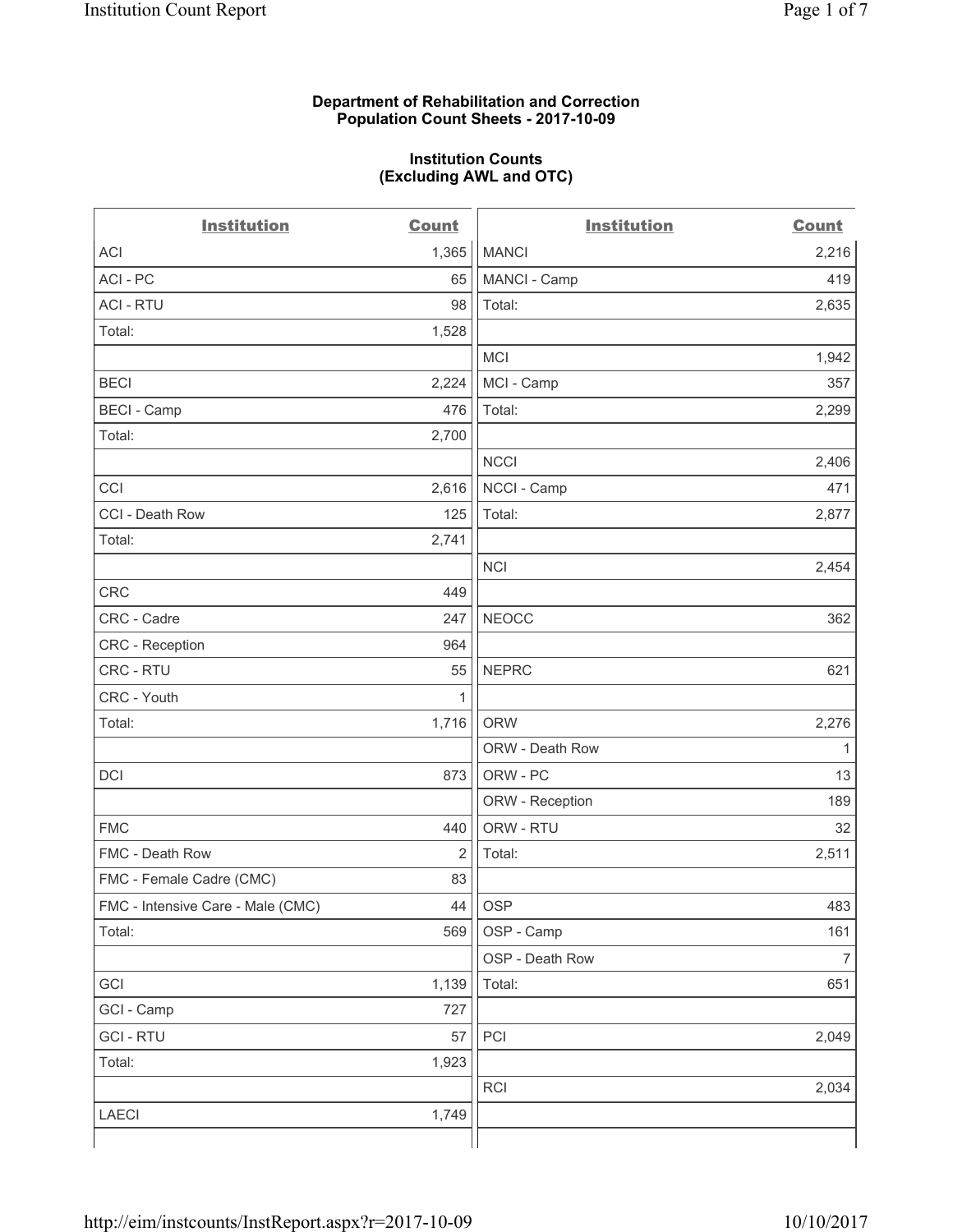|                          |       | <b>RICI</b> |                          | 2,613  |
|--------------------------|-------|-------------|--------------------------|--------|
| LECI                     | 2,271 |             |                          |        |
| LECI - Camp              | 181   | SCI         |                          | 2,037  |
| Total:                   | 2,452 |             |                          |        |
|                          |       | SOCF        |                          | 1,217  |
| LOCI                     | 2,296 | SOCF - RTU  |                          | 57     |
|                          |       | Total:      |                          | 1,274  |
| LORCI                    | 223   |             |                          |        |
| LORCI - Cadre            | 149   | <b>TCI</b>  |                          | 1,042  |
| <b>LORCI - Reception</b> | 1,050 | TCI - Camp  |                          | 444    |
| Total:                   | 1,422 | Total:      |                          | 1,486  |
|                          |       |             |                          |        |
| <b>MACI</b>              | 1,063 | <b>TOCI</b> |                          | 590    |
| MACI - Minimum           | 1,266 | TOCI - PC   |                          | 90     |
| Total:                   | 2,329 | Total:      |                          | 680    |
|                          |       |             |                          |        |
|                          |       | <b>WCI</b>  |                          | 1,193  |
|                          |       | WCI - RTU   |                          | 35     |
|                          |       | Total:      |                          | 1,228  |
|                          |       |             |                          |        |
|                          |       |             | <b>Total Population:</b> | 50,109 |

\* The Total Population includes 30 Offenders with Reason Codes 30 & 31. \*\* The Total Population includes 39 Offenders with Reason Code 0A.

#### **Male Population by Security Level (Include AWL and Exclude OTC)**

| <b>Security Level</b>  | <b>Body</b> | <b>AWL</b> | $(-OTC)$ | <b>Total</b> |
|------------------------|-------------|------------|----------|--------------|
| Total Level 5          | 83          |            |          | 83           |
| Total Level 4          | 2,203       | 29         | 27       | 2,205        |
| Total Level 3          | 11,969      | 140        | 117      | 11,992       |
| Total Level 2          | 15,901      | 215        | 152      | 15,964       |
| Total Level 1          | 15,631      | 171        | 88       | 15,714       |
| <b>Total Death Row</b> | 136         |            |          | 136          |
| <b>Total Male</b>      | 45,923      | 557        | 386      | 46,094       |

#### **Female Population by Institution (Include AWL and Exclude OTC)**

| <b>Institution</b>              | <b>Body</b> | <b>AWL</b> | $(-OTC)$ | <b>Total</b> |
|---------------------------------|-------------|------------|----------|--------------|
| <b>DCI</b>                      | 873         |            |          | 876          |
| <b>FMC</b>                      | 21          |            |          | 23           |
| <b>FMC</b> - Female Cadre (CMC) | 83          |            |          | 83           |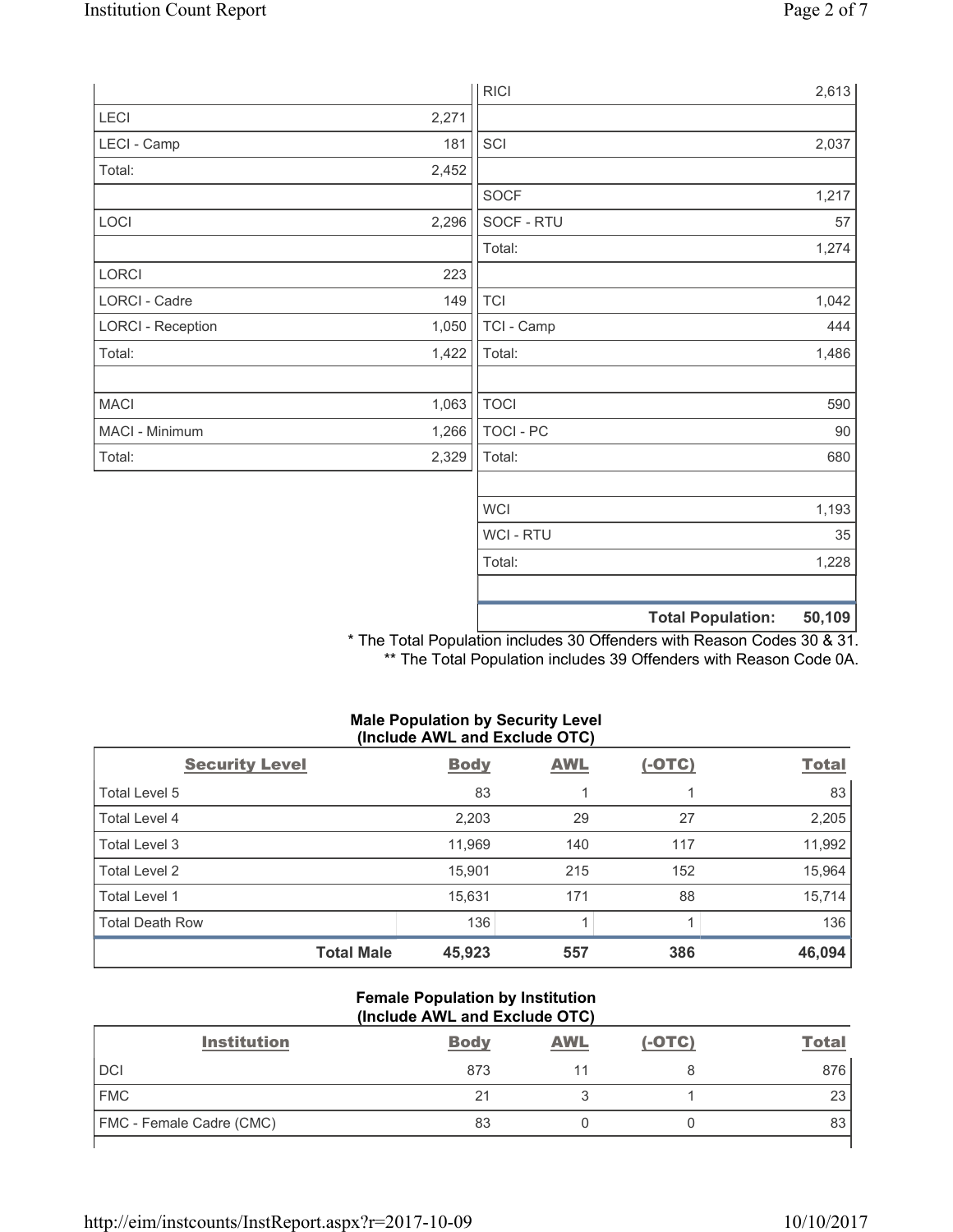| <b>NEPRC</b>           |                          | 619    | 19  | 9            | 629    |
|------------------------|--------------------------|--------|-----|--------------|--------|
| <b>ORW</b>             |                          | 2,275  | 53  | 23           | 2,305  |
| <b>ORW - Death Row</b> |                          |        | 0   | 0            |        |
| ORW - PC               |                          | 13     | 0   | <sup>0</sup> | 13     |
| ORW - Reception        |                          | 189    | 0   | 0            | 189    |
| ORW - RTU              |                          | 32     |     |              | 32     |
|                        | <b>Total Female</b>      | 4,106  | 86  | 41           | 4,151  |
|                        |                          |        |     |              |        |
|                        | <b>Total Population:</b> | 50,029 | 643 | 427          | 50,245 |

# **Male Population by Institution: Security Level 5 (Include AWL and Exclude OTC)**

| <b>Institution</b>   | <b>Body</b> | <b>AWL</b> | $(-OTC)$ | <b>Total</b> |
|----------------------|-------------|------------|----------|--------------|
| ACI                  |             |            |          |              |
| LECI                 |             | 0          |          |              |
| LORCI                |             | 0          | $\Omega$ |              |
| <b>MACI</b>          | 2           | $\Omega$   | $\Omega$ |              |
| OSP                  | 46          |            |          | 46           |
| SCI                  |             | 0          | $\Omega$ |              |
| SOCF                 | 26          | 0          | $\Omega$ | 26           |
| SOCF - RTU           | 4           | 0          |          | 4            |
| <b>TOCI</b>          |             | $\Omega$   |          |              |
| <b>Total Level 5</b> | 83          |            |          | 83           |

# **Male Population by Institution: Security Level 4 (Include AWL and Exclude OTC)**

| <b>Institution</b>       | <b>Body</b> | <b>AWL</b>     | $(-OTC)$       | <b>Total</b> |
|--------------------------|-------------|----------------|----------------|--------------|
| ACI                      | 8           |                | $\Omega$       | 9            |
| CCI                      | 5           | $\mathbf 0$    | $\Omega$       | 5            |
| CRC                      | 31          | 1              |                | 31           |
| CRC - Reception          | 8           | 1              |                | 8            |
| CRC - RTU                | 1           | $\mathbf 0$    | $\Omega$       |              |
| <b>FMC</b>               |             | $\mathbf 0$    | 0              |              |
| LECI                     | 35          | $\mathbf 0$    | $\mathbf{0}$   | 35           |
| LOCI                     | 10          | $\mathbf 0$    | $\Omega$       | 10           |
| <b>LORCI</b>             | 14          | 5              | 5              | 14           |
| LORCI - Cadre            |             | 0              | $\mathbf{0}$   |              |
| <b>LORCI - Reception</b> | 11          | $\mathbf 0$    | $\Omega$       | 11           |
| <b>MACI</b>              | 38          | 0              | 0              | 38           |
| <b>MANCI</b>             | 87          | $\overline{2}$ | $\overline{2}$ | 87           |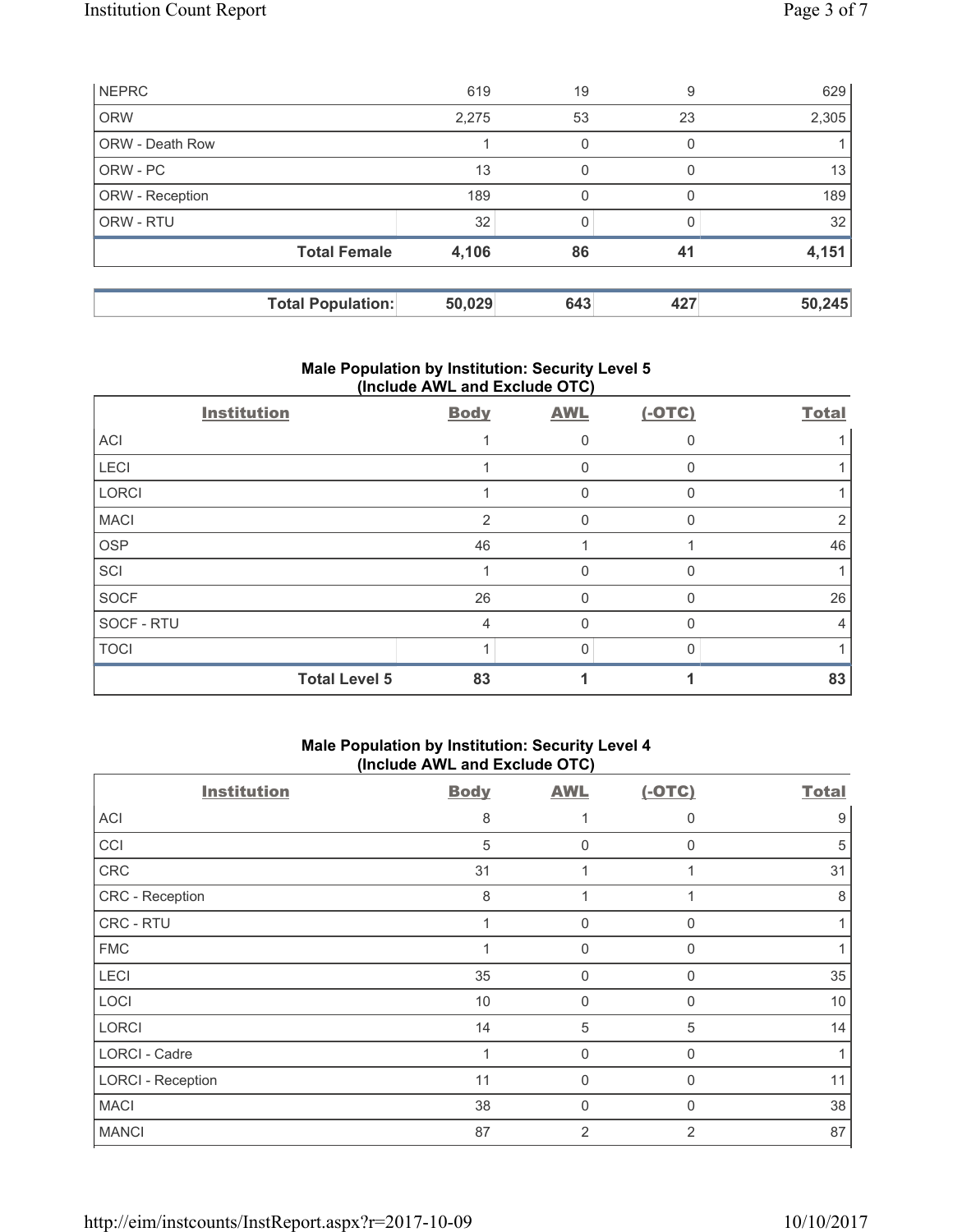| <b>MCI</b>           | $\overline{4}$ | 0                   | $\mathbf{0}$   | $\overline{4}$ |
|----------------------|----------------|---------------------|----------------|----------------|
| <b>NCCI</b>          | 1              | $\mathbf 0$         | $\mathbf 0$    |                |
| <b>NCI</b>           |                | $\mathbf 0$         | $\mathbf 0$    |                |
| OSP                  | 433            | $\overline{2}$      | 2              | 433            |
| <b>RCI</b>           | 16             | 1                   |                | 16             |
| <b>RICI</b>          | $\overline{2}$ | $\mathbf 0$         | $\mathbf 0$    | $\overline{2}$ |
| SCI                  | 10             | $\mathsf{O}\xspace$ | $\Omega$       | $10$           |
| SOCF                 | 1,187          | 12                  | 12             | 1,187          |
| SOCF - RTU           | 53             | $\mathsf{O}\xspace$ | $\mathbf 0$    | 53             |
| <b>TCI</b>           | $\overline{7}$ | $\mathsf{O}\xspace$ | $\mathbf 0$    | $\overline{7}$ |
| <b>TOCI</b>          | 200            | $\,$ 3 $\,$         | $\overline{2}$ | 201            |
| TOCI - PC            | 18             | $\mathbf 0$         | $\Omega$       | 18             |
| <b>WCI</b>           | 20             | 1                   |                | 20             |
| <b>WCI-RTU</b>       | 1              | 0                   | $\Omega$       |                |
| <b>Total Level 4</b> | 2,203          | 29                  | 27             | 2,205          |

## **Male Population by Institution: Security Level 3 (Include AWL and Exclude OTC)**

| <b>Institution</b>                | <b>Body</b>    | <b>AWL</b>          | $(-OTC)$            | <b>Total</b>   |
|-----------------------------------|----------------|---------------------|---------------------|----------------|
| <b>ACI</b>                        | 15             | $\mathsf{0}$        | $\mathbf 0$         | 15             |
| ACI-PC                            | $\overline{2}$ | $\mathbf 0$         | $\mathbf 0$         | $\overline{2}$ |
| <b>ACI - RTU</b>                  | $\mathbf{1}$   | $\mathsf 0$         | $\mathsf 0$         | 1              |
| <b>BECI</b>                       | $\overline{2}$ | $\mathsf{O}\xspace$ | $\mathsf 0$         | $\overline{2}$ |
| <b>CRC</b>                        | 83             | $\overline{4}$      | $\mathsf 3$         | 84             |
| CRC - Cadre                       | 135            | $\mathsf 0$         | $\mathbf 0$         | 135            |
| CRC - Reception                   | 641            | 13                  | 12                  | 642            |
| CRC - RTU                         | 54             | $\mathsf{O}\xspace$ | $\mathbf 0$         | 54             |
| CRC - Youth                       | $\mathbf{1}$   | $\mathbf 0$         | $\mathsf 0$         | 1              |
| <b>FMC</b>                        | 4              | $\mathsf{O}\xspace$ | $\mathsf 0$         | 4              |
| FMC - Intensive Care - Male (CMC) | $\overline{4}$ | $\mathsf{O}\xspace$ | $\mathsf{O}\xspace$ | 4              |
| <b>LAECI</b>                      | 3              | $\mathbf 0$         | $\mathsf 0$         | $\mathsf 3$    |
| <b>LECI</b>                       | 2,227          | 18                  | 16                  | 2,229          |
| LOCI                              | 6              | $\mathbf 0$         | $\mathbf 0$         | 6              |
| LORCI                             | 57             | 27                  | 25                  | 59             |
| <b>LORCI - Cadre</b>              | 94             | $\mathbf 0$         | $\mathbf 0$         | 94             |
| <b>LORCI - Reception</b>          | 726            | $\mathbf{1}$        | $\mathbf{1}$        | 726            |
| <b>MACI</b>                       | 942            | $\boldsymbol{9}$    | $\sqrt{5}$          | 946            |
| <b>MANCI</b>                      | 2,108          | 22                  | 19                  | 2,111          |
| MANCI - Camp                      | $\mathbf{1}$   | $\mathbf 0$         | $\mathsf{O}\xspace$ |                |
| <b>MCI</b>                        | $\mathbf{1}$   | $\mathsf{O}\xspace$ | $\mathbf 0$         | 1              |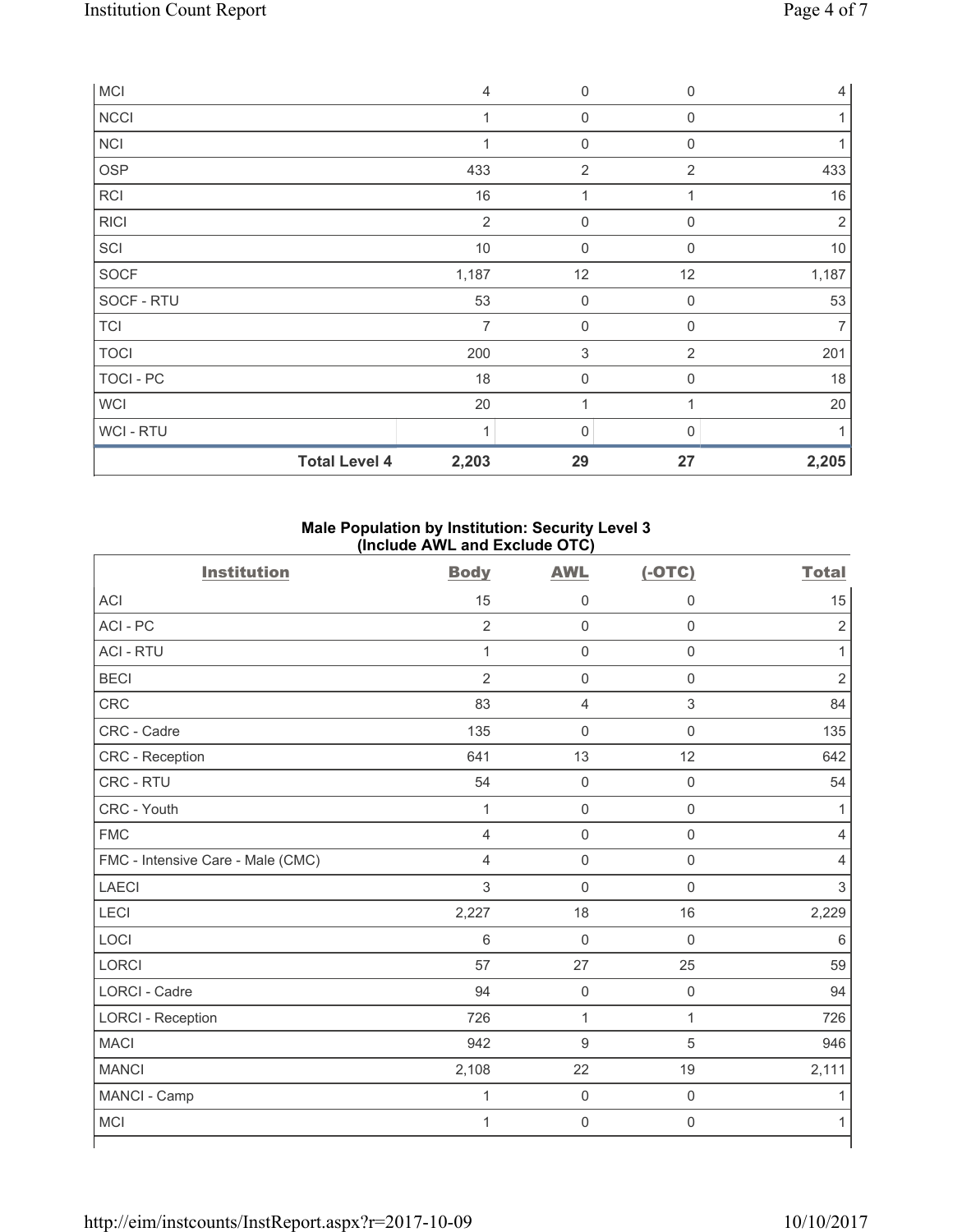| $\sf NCCI$           | $\,$ 3 $\,$    | $\mathbf 0$         | $\mathbf 0$      | $\sqrt{3}$                |
|----------------------|----------------|---------------------|------------------|---------------------------|
| NCCI - Camp          | 1              | 0                   | 0                | 1                         |
| NCI                  | $\mathfrak{Z}$ | $\mathsf{O}\xspace$ | $\mathbf 0$      | $\ensuremath{\mathsf{3}}$ |
| <b>NEOCC</b>         | 362            | 0                   | $\mathbf 0$      | 362                       |
| OSP                  | $\overline{2}$ | $\mathbf 0$         | $\mathbf 0$      | $\overline{2}$            |
| PCI                  | 30             | $\overline{2}$      | $\mathbf 0$      | 32                        |
| <b>RCI</b>           | 1,865          | $17$                | 15               | 1,867                     |
| <b>RICI</b>          | $\,8\,$        | $\mathbf 0$         | $\mathbf 0$      | $\,8\,$                   |
| SCI                  | $\mathbf 1$    | 0                   | $\mathbf 0$      | 1                         |
| SOCF                 | $\overline{4}$ | $\mathbf 0$         | $\mathbf 0$      | $\overline{4}$            |
| <b>TCI</b>           | 990            | $\overline{7}$      | 6                | 991                       |
| TCI - Camp           | 1              | $\boldsymbol{0}$    | $\boldsymbol{0}$ |                           |
| <b>TOCI</b>          | 322            | 5                   | 3                | 324                       |
| TOCI - PC            | 72             | $\mathbf 0$         | $\mathbf 0$      | 72                        |
| <b>WCI</b>           | 1,166          | 15                  | 12               | 1,169                     |
| WCI - RTU            | 32             | $\mathbf 0$         | $\mathbf 0$      | 32                        |
| <b>Total Level 3</b> | 11,969         | 140                 | 117              | 11,992                    |

# **Male Population by Institution: Security Level 2 (Include AWL and Exclude OTC)**

| <b>Institution</b>                | <b>Body</b>  | <b>AWL</b>                | $(-OTC)$            | <b>Total</b> |
|-----------------------------------|--------------|---------------------------|---------------------|--------------|
| <b>ACI</b>                        | 701          | $\overline{7}$            | 6                   | 702          |
| ACI-PC                            | 62           | $\mathsf{O}\xspace$       | $\mathsf{O}\xspace$ | 62           |
| <b>ACI - RTU</b>                  | 63           | $\mathbf 0$               | $\mathsf 0$         | 63           |
| <b>BECI</b>                       | 1,427        | 13                        | $\overline{7}$      | 1,433        |
| CCI                               | 1,929        | 12                        | 8                   | 1,933        |
| CRC                               | 171          | $\,6\,$                   | $\overline{4}$      | 173          |
| CRC - Cadre                       | 112          | $\mathbf 0$               | $\mathbf 0$         | 112          |
| CRC - Reception                   | 207          | 17                        | 16                  | 208          |
| <b>FMC</b>                        | 8            | $\overline{2}$            | $\mathbf 0$         | 10           |
| FMC - Intensive Care - Male (CMC) | 15           | $\mathsf{O}\xspace$       | $\mathbf 0$         | 15           |
| GCI                               | 544          | $\ensuremath{\mathsf{3}}$ | $\mathsf 0$         | 547          |
| <b>GCI-RTU</b>                    | 45           | $\mathbf 0$               | $\mathbf 0$         | 45           |
| <b>LAECI</b>                      | 1,060        | 14                        | 11                  | 1,063        |
| LECI                              | $\sqrt{5}$   | $\mathbf 0$               | $\mathbf 0$         | 5            |
| LECI - Camp                       | $\mathbf{1}$ | $\mathsf{O}\xspace$       | $\mathbf 0$         | 1            |
| LOCI                              | 1,239        | $\overline{7}$            | $\sqrt{5}$          | 1,241        |
| LORCI                             | 103          | 23                        | 22                  | 104          |
| LORCI - Cadre                     | 43           | $\mathsf{O}\xspace$       | $\mathbf 0$         | 43           |
| <b>LORCI - Reception</b>          | 165          | 1                         | $\mathbf 0$         | 166          |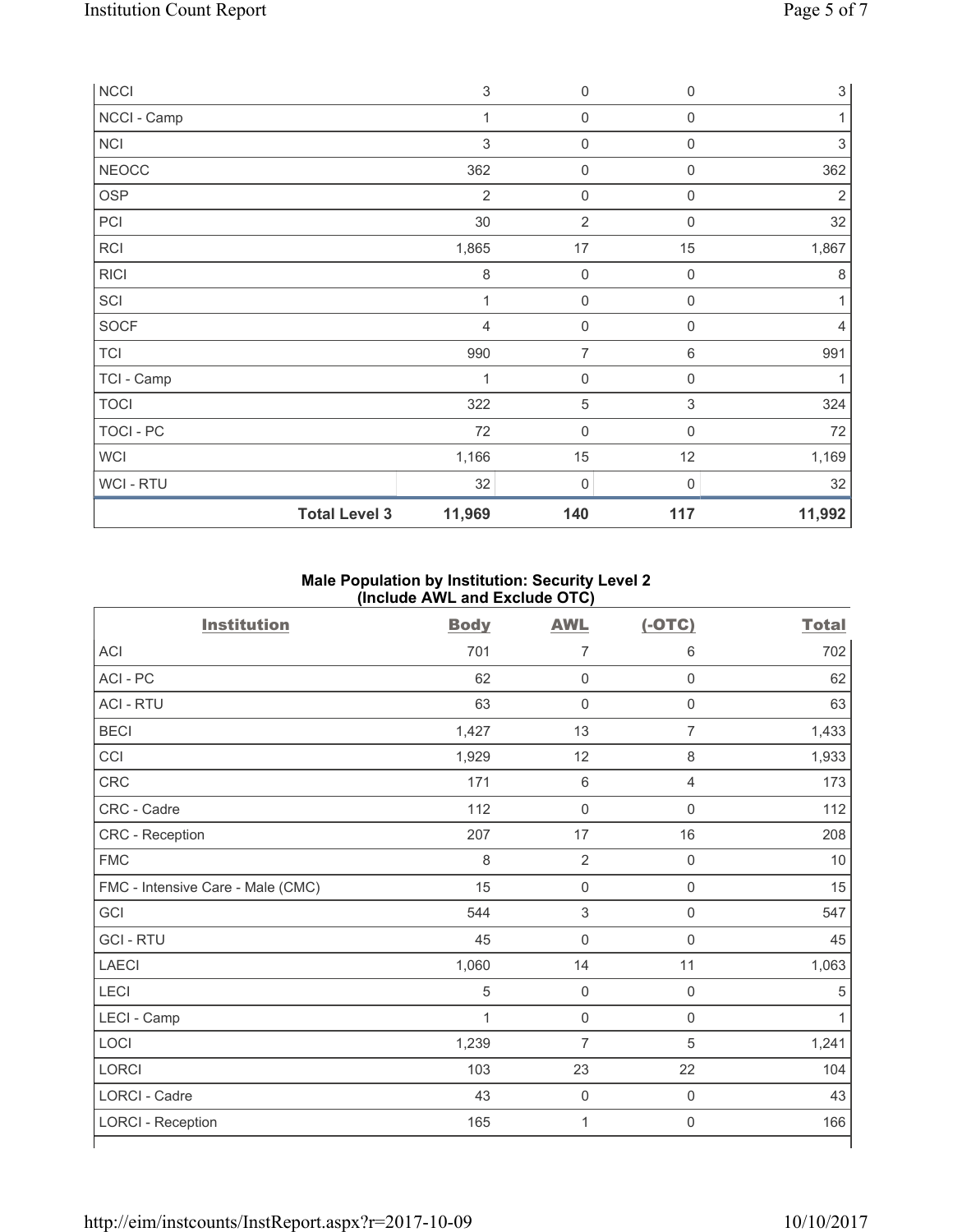| <b>MACI</b>  |                      | 81             | 1                   |                | 81             |
|--------------|----------------------|----------------|---------------------|----------------|----------------|
| <b>MANCI</b> |                      | 3              | $\mathbf 0$         | $\mathbf 0$    | 3              |
| <b>MCI</b>   |                      | 1,495          | 18                  | 13             | 1,500          |
| MCI - Camp   |                      | 1              | 0                   | $\mathbf 0$    |                |
| <b>NCCI</b>  |                      | 1,350          | 17                  | 13             | 1,354          |
| NCCI - Camp  |                      | 1              | $\mathbf 0$         | $\mathbf 0$    | 1              |
| <b>NCI</b>   |                      | 1,691          | 25                  | 20             | 1,696          |
| PCI          |                      | 711            | 17                  | $\overline{2}$ | 726            |
| <b>RCI</b>   |                      | 151            | $\mathsf{O}\xspace$ | $\mathbf 0$    | 151            |
| <b>RICI</b>  |                      | 1,538          | 20                  | 16             | 1,542          |
| SCI          |                      | 962            | 11                  | 7              | 966            |
| <b>TCI</b>   |                      | $\overline{2}$ | $\mathbf 0$         | $\mathbf 0$    | $\overline{2}$ |
| <b>TOCI</b>  |                      | 8              | 1                   |                | 8              |
| WCI          |                      | 7              | 0                   | $\Omega$       | 7              |
|              | <b>Total Level 2</b> | 15,901         | 215                 | 152            | 15,964         |

## **Male Population by Institution: Security Level 1 (Include AWL and Exclude OTC)**

| <b>Institution</b>                | <b>Body</b>  | <b>AWL</b>          | $(-OTC)$            | <b>Total</b> |
|-----------------------------------|--------------|---------------------|---------------------|--------------|
| <b>ACI</b>                        | 640          | 9                   | $\overline{2}$      | 647          |
| ACI - PC                          | 1            | $\mathbf 0$         | $\mathsf{O}\xspace$ | 1            |
| <b>ACI - RTU</b>                  | 34           | $\mathbf 0$         | $\mathbf 0$         | 34           |
| <b>BECI</b>                       | 795          | 11                  | $\overline{4}$      | 802          |
| <b>BECI - Camp</b>                | 476          | $\mathbf 0$         | $\mathsf 0$         | 476          |
| CCI                               | 681          | $\mathbf{1}$        | $\mathsf 0$         | 682          |
| CRC                               | 100          | 4                   | $\mathsf 3$         | 101          |
| CRC - Reception                   | 104          | 5                   | 5                   | 104          |
| <b>FMC</b>                        | 404          | 6                   | $\mathbf{1}$        | 409          |
| FMC - Intensive Care - Male (CMC) | 25           | $\mathbf 0$         | $\mathsf{O}\xspace$ | 25           |
| GCI                               | 595          | 16                  | 5                   | 606          |
| GCI - Camp                        | 727          | $\mathbf 0$         | $\mathsf{O}\xspace$ | 727          |
| <b>GCI-RTU</b>                    | 12           | 0                   | $\mathsf{O}\xspace$ | 12           |
| <b>LAECI</b>                      | 686          | 3                   | $\mathfrak{S}$      | 686          |
| LECI                              | $\mathbf{3}$ | $\overline{2}$      | $\mathbf{1}$        | 4            |
| LECI - Camp                       | 180          | $\mathbf 0$         | $\mathsf{O}\xspace$ | 180          |
| LOCI                              | 1,041        | $\overline{4}$      | 4                   | 1,041        |
| <b>LORCI</b>                      | 48           | 12                  | 11                  | 49           |
| <b>LORCI - Cadre</b>              | 11           | $\mathsf{O}\xspace$ | $\mathsf{O}\xspace$ | 11           |
| <b>LORCI - Reception</b>          | 148          | $\mathbf{1}$        | $\mathbf{1}$        | 148          |
| MACI - Minimum                    | 1,266        | 8                   | $\sqrt{2}$          | 1,272        |